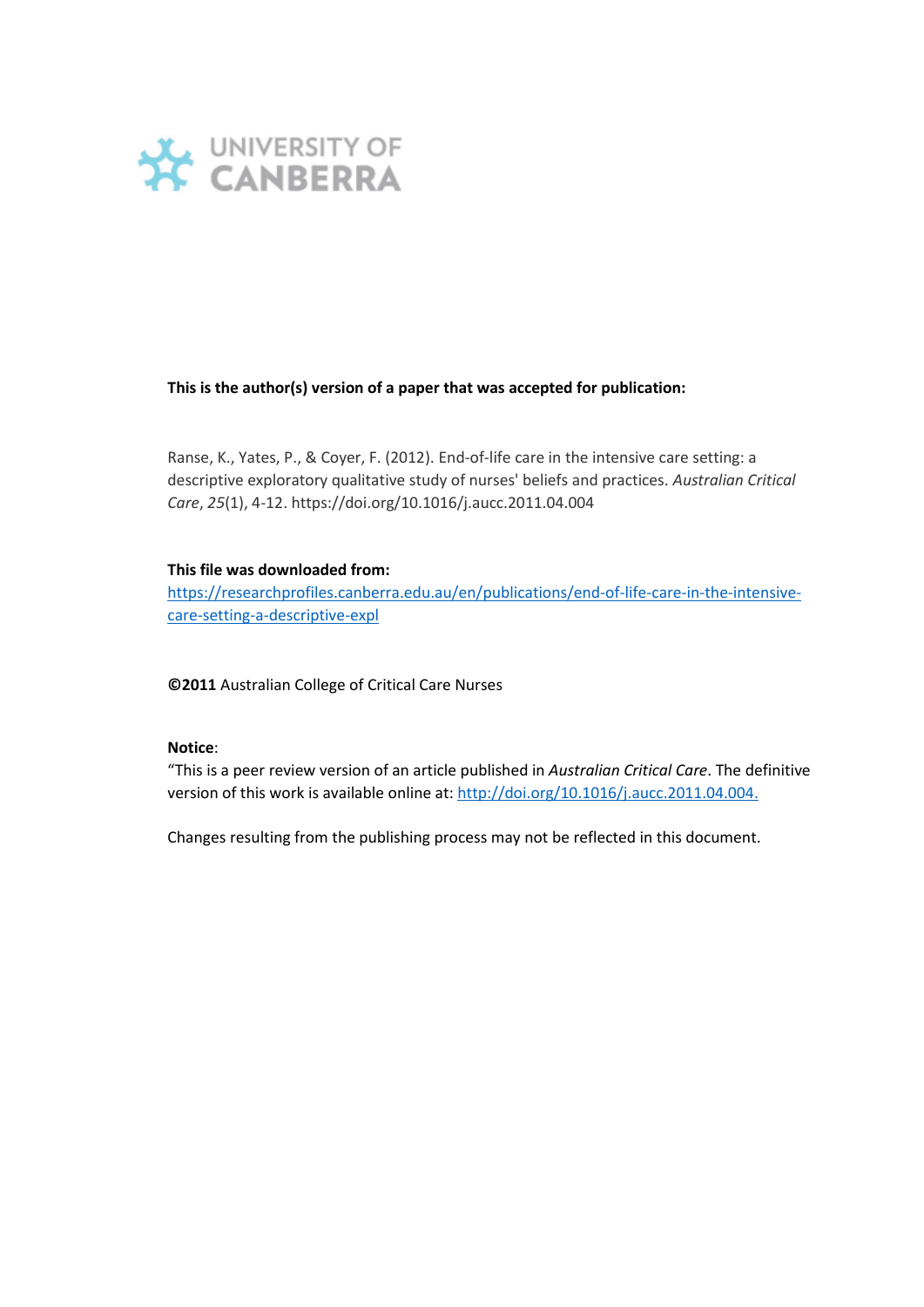# **END-OF-LIFE CARE IN THE INTENSIVE CARE SETTING: A DESCRIPTIVE EXPLORATORY**

# **QUALITATIVE STUDY OF NURSES' BELIEFS AND PRACTICES**

**Authors** Kristen Ranse RN, BNurs(Hons), MCritCare Nurs, PhD Candidate Queensland University of Technology & University of Canberra Kristen.Ranse@canberra.edu.au Phone: +61 (0)2 6201 5129

Prof Patsy Yates RN, PhD Queensland University of Technology

Dr Fiona Coyer RN, PhD Queensland University of Technology

### **Acknowledgements**

With assistance from the ACT Nursing & Midwifery Board under the Grants and Scholarships Program.

The authors would like to acknowledge the valuable contribution to this study by the nurses that participated in an interview to share their experiences of providing end-of-life care in the intensive care setting.

### **Contributions**

Study design: KR, PY, FC Data collection: KR Data analysis: KR, PY, FC Manuscript preparation: KR, PY, FC

# **KEYWORDS**

Nursing, Intensive Care, end-of-life care, practices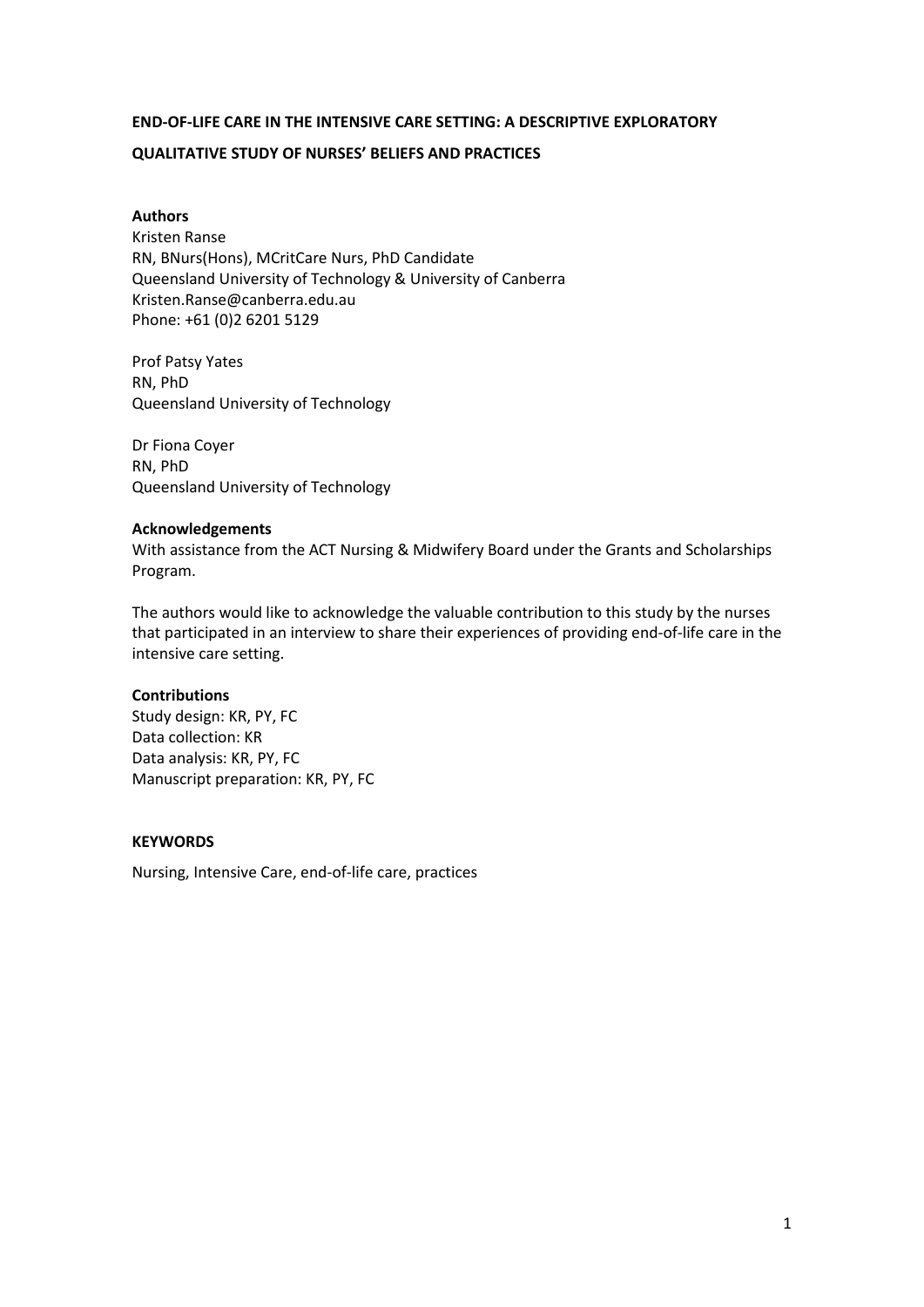# **ABSTRACT**

#### Background

End-of-life care is a significant component of work in intensive care. Limited research has been undertaken on the provision of end-of-life care by nurses in the intensive care setting. The purpose of this study was to explore the end-of-life care beliefs and practices of intensive care nurses.

#### Methods

A descriptive exploratory qualitative research approach was used to invite a convenience sample of five intensive care nurses from one hospital to participate in a semi-structured interview. Interview transcripts were analysed using an inductive coding approach.

# Findings

Three major categories emerged from analysis of the interviews: Beliefs about end-of-life care, end-of-life care in the intensive care context and facilitating end-of-life care. The first two categories incorporated factors contributing to the end-of-life care experiences and practices of intensive care nurses. The third category captured the nurses' end-of-life care practices. **Conclusions** 

Despite the uncertainty and ambiguity surrounding end-of-life care in this practice context, the intensive care setting presents unique opportunities for nurses to facilitate positive end-of-life experiences and nurses valued their participation in the provision of end-of-life care. Care of the family was at the core of nurses' end-of-life care work and nurses play a pivotal role in supporting the patient and their family to have positive and meaningful experiences at the end-of-life. Variation in personal beliefs and organisational support may influence nurses' experiences and the care provided to patients and their families. Strategies to promote an organisational culture supportive of quality end-of-life care practices, and to mentor and support nurses in the provision of this care are needed.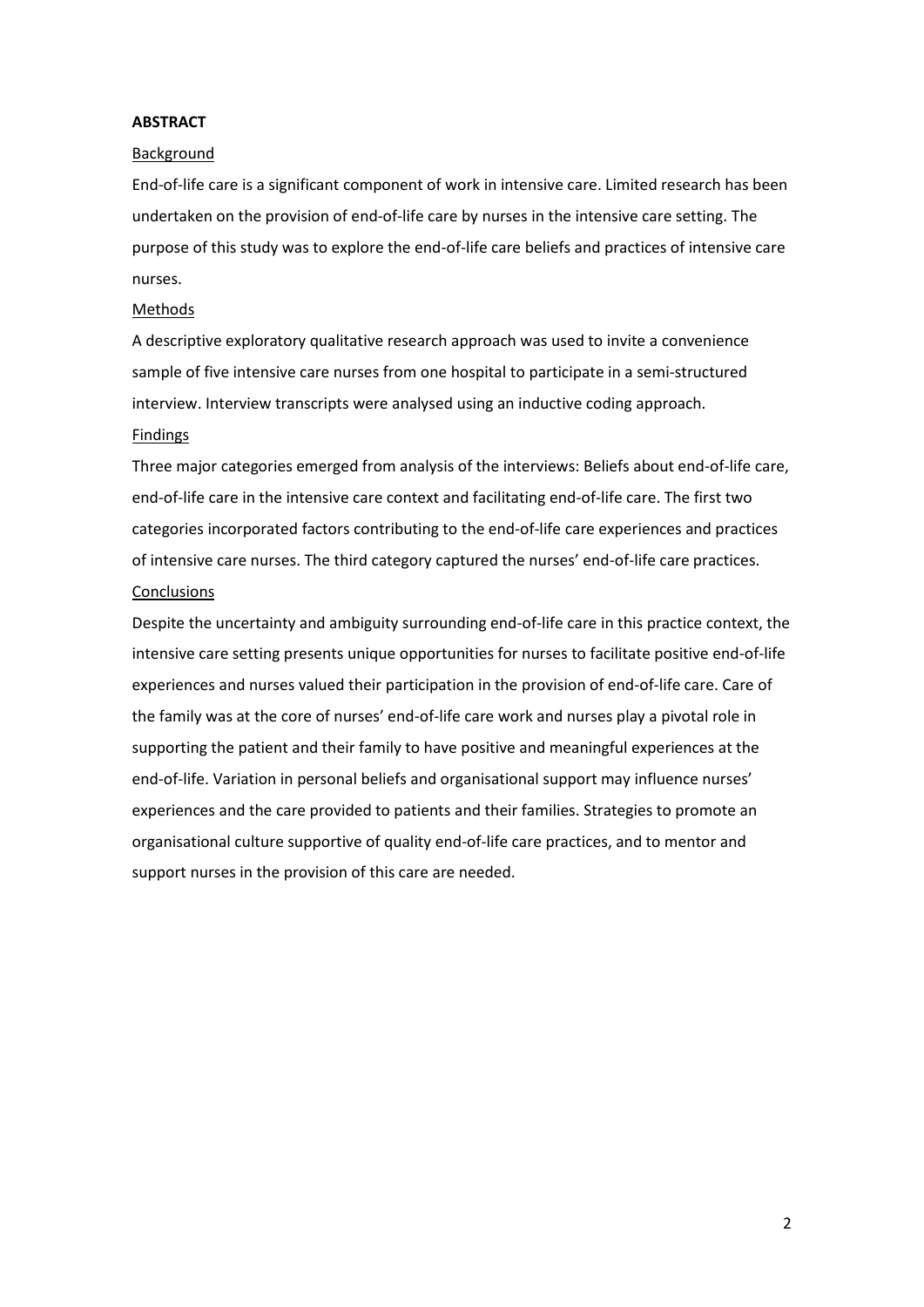#### **INTRODUCTION**

End-of-life care is a significant component of nursing work in the intensive care setting. Mortality rates of up to 20% of patients in intensive care have been reported in the literature.<sup>1,2</sup> Although patient death in intensive care may occur suddenly, the majority of deaths occur following a decision to withdraw or withhold treatment. 3 Patients and their families at this time are likely to have specific care needs that require appropriately targeted nursing responses.

Limited research has been undertaken on the provision of end-of-life care by nurses in the intensive care setting. The purpose of this study was to identify the beliefs and practices of intensive care nurses about end-of-life care.

#### **BACKGROUND**

Intensive care is a high intensity work environment and end-of-life care is an emotive area of practice. The practice context of intensive care is dominated by the medical model and the focus of care is typically directed towards curing the patient. The intensive care context is one that is characterised by uncertainty and ambiguity surrounding patient prognosis and treatment, and where tensions between curative and comfort only care may occur.<sup>4-6</sup> In a curative culture where death may be perceived as failure,<sup>7,8</sup> the provision of end-of-life care may lead to unmet patient and carer needs, and may contribute to stress and burnout amongst nurses. Previous research indicates a lack of formal support for nurses providing endof-life care.<sup>7</sup> Identification and development of strategies to support nurses in the provision of end-of-life care is required to ensure quality care and to minimise stress and eliminate burnout.<sup>4</sup>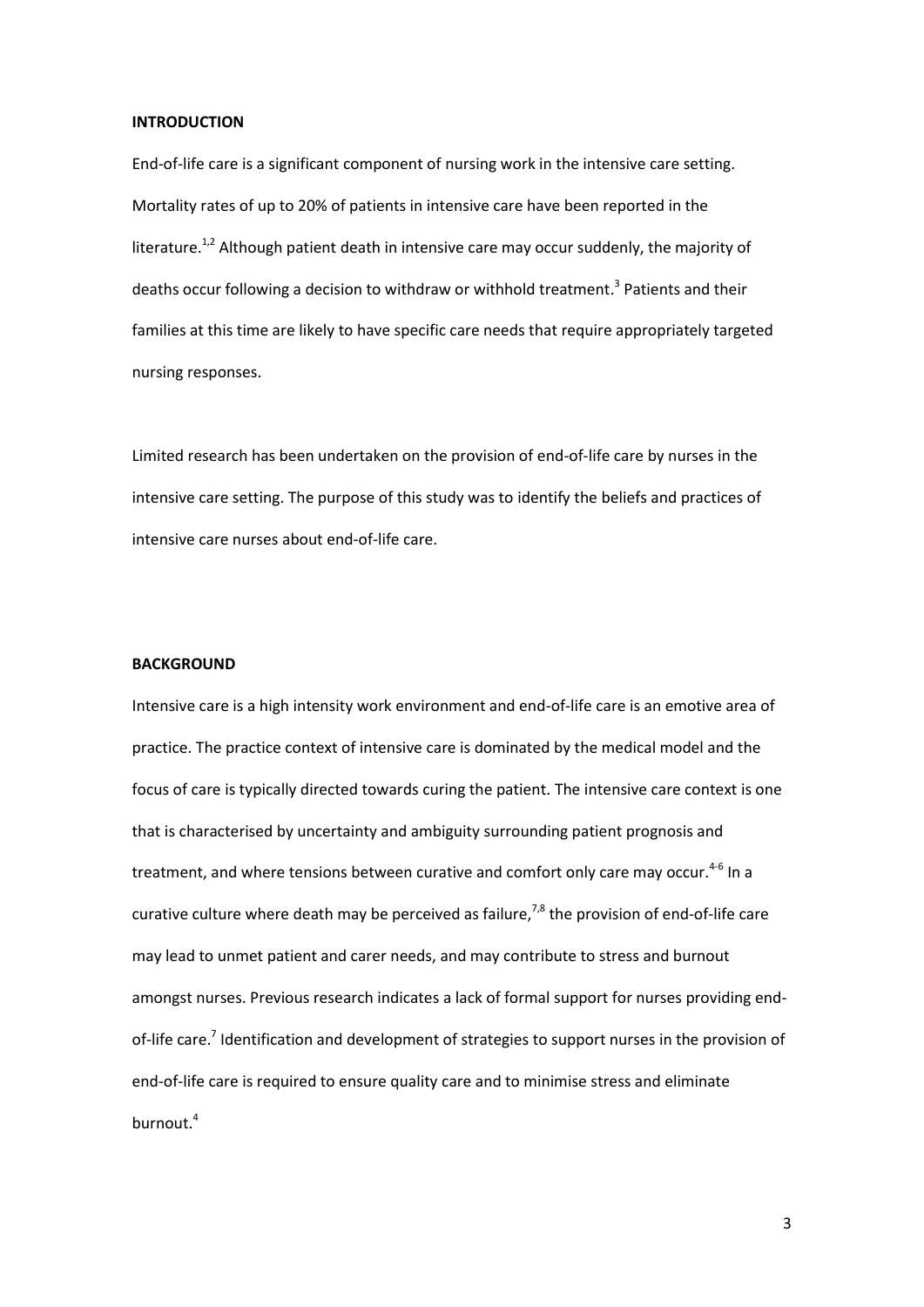Previous research in acute medical and cardiac wards has identified that such non-palliative care areas lack appropriate resources for dying patients.<sup>5,6</sup> However, few studies have explored or described actual end-of-life care nursing practices and the factors influencing these practices in the intensive care context.

Two Australian studies have explored the lived experiences of Intensive Care Nurses in relation to withdrawing or withholding treatment.<sup>7,9</sup> Jones and FitzGerald interviewed seven senior nurses and the findings of their study highlighted the importance of communication and debriefing in end-of-life care.<sup>9</sup> Halcomb et al. identified five themes following interviews with 10 intensive care nurses: comfort and care, tension and conflict, do no harm, nurse-family relationships and invisibility of grief and suffering.<sup>7</sup> In a study undertaken in the United States, intensive care nurses participating in focus groups described 'good' end-of-life care and difficulties experienced in the transition to end-of-life care in the intensive care context.<sup>10</sup> Although the ability to generalise the findings beyond the settings of the studies is limited, these studies provide some insight into this area of practice.

Previous North American studies have identified positive and negative intensive care nurse behaviours in end-of-life care $^{11}$  and the domains and quality indicators of end-of-life care, and interventions and behaviours to address these indicators in intensive care.<sup>12</sup> In both studies, the sample was limited to participants considered clinical 'experts' and empirical testing and validation of behaviours identified with larger samples was not undertaken.

Other research of end-of-life care in intensive care has explored nurses' perceptions and role in decision making,  $13-16$  nurse's experiences and perceptions of end-of-life care $17-18$  and the barriers and facilitators of end-of-life care.<sup>19-22</sup>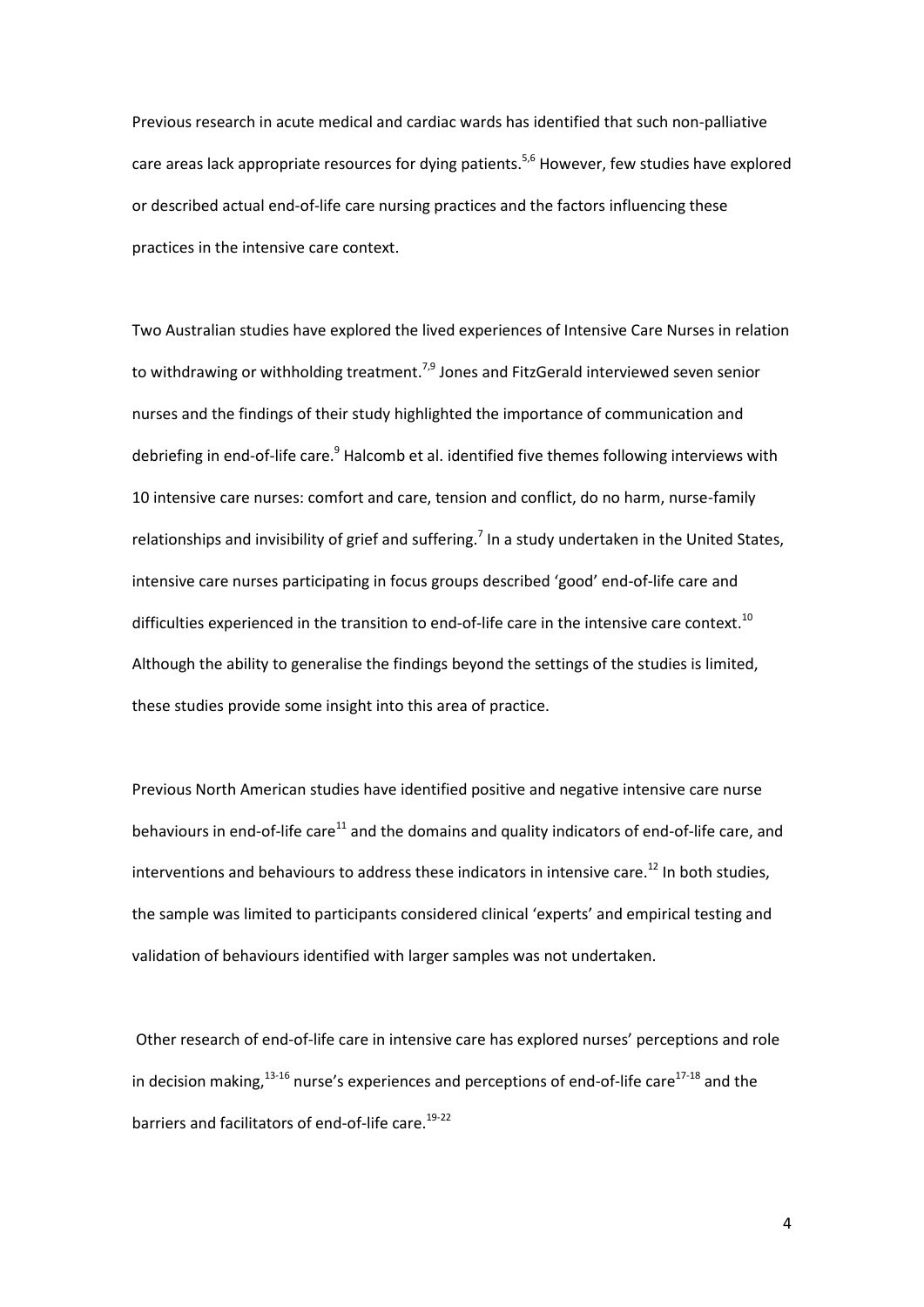In summary, the practice context of intensive care presents unique challenges and opportunities for the provision of end-of-life care. Studies to date have provided some insight into the provision of end-of-life care in intensive care. However, further research is necessary to gain greater understanding of end-of-life care in this context. The present study thus aims to add to this work in this field to date by obtaining in-depth accounts of the beliefs and practices of a group of Australian intensive care nurses with varying levels of experience in this field of practice. Such research is required to inform the development of strategies and interventions to support nurses in the provision of end-of-life care and inform future research to evaluate and improve end-of-life care for the patient and their family.

### **METHODS**

This study used a descriptive exploratory qualitative research approach.<sup>23</sup> A descriptive exploratory qualitative approach is useful in summarising and understanding an area of interest, $^{23}$  and was appropriately selected for this study to describe and explore the end-of-life care beliefs and practices of intensive care nurses.

A convenience sampling technique was used to invite Registered Nurses (both junior and senior) employed in a 14-bed intensive care unit at an Australian tertiary teaching hospital to participate. Participants were recruited via a presentation at a nursing staff meeting and an advertisement posted on noticeboards within the unit.

Semi-structured interviews were used as a means of data collection.<sup>24,25</sup> A semi-structured interview format provided participants an opportunity to openly share their personal experiences of end-of-life care in the intensive care unit. Participants were asked to describe a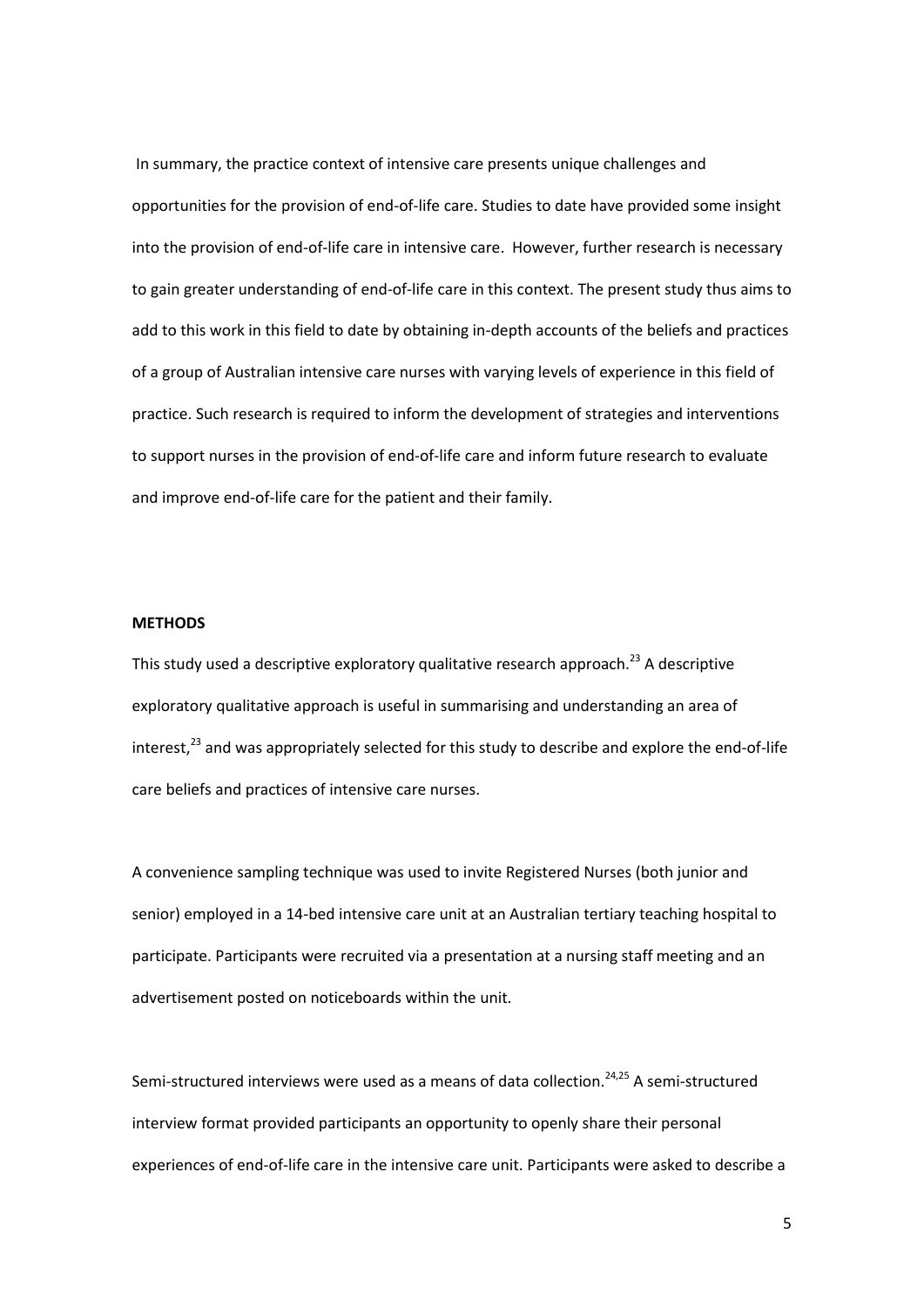recent or significant experience of caring for an adult patient at the end-of-life following a decision to withdraw or withhold treatment. The interviewer actively listened to the participant's narrative and clarified or explored participant responses as required.<sup>25</sup> Where necessary, additional open ended questions were asked of the participant such as: "What do you think is important in caring for patients at the end-of-life?" "What assists you to provide end-of-life care?""What barriers or difficulties have you experienced when providing end-oflife care?"

Interviews ranged in length from 13 to 72 minutes (mean = 42 minutes). A digital voice recorder was used to record each interview and this recording was transcribed verbatim. Transcripts were analysed using an inductive coding approach.<sup>26</sup> Each transcript was read and reread and labels of one to two words were placed in the margin of the transcript to identify ideas and/or concepts of interest. Margin labels were reviewed and groups of similar ideas and concepts were collated. Each group was named using one to two words that captured the essence of the content. These groups formed the preliminary categories. The content of each preliminary category was reviewed to ensure 'best fit' of content.<sup>26</sup> Groups containing similar content were combined to create major categories and where appropriate, sub-categories were identified.

Check-coding, as described by Miles and Huberman, 26 during the initial coding of the transcripts was undertaken. Inter-coder agreement was achieved between the authors following comparison and discussion/debate of the categories. The findings were presented at a nursing in-service in the study setting to enable further verification of the study findings. Nurses present during this in-service agreed that the findings generally reflected their own experiences and practices of end-of-life care, providing further confirmation of the categories developed during data analysis.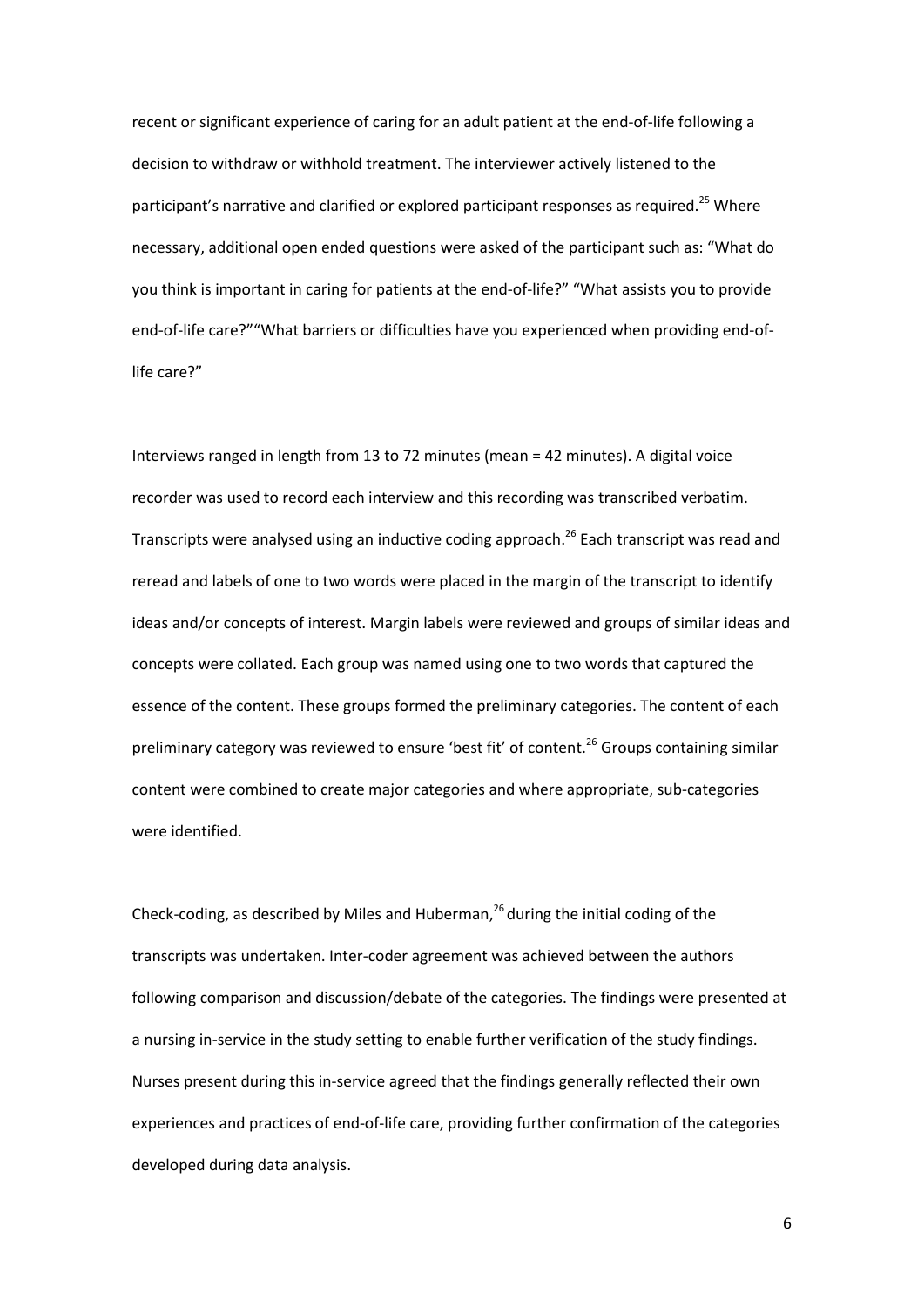Ethical approval to undertake this study was granted by the health service of the study setting and the university affiliated with the study.

# **FINDINGS**

Five female registered nurses participated in this research (see Table 1). After five interviews, sufficient data had been obtained to achieve the study purpose of exploring the end-of-life care beliefs and practices of intensive care nurses, providing insight into this area of practice in the study setting.

Analysis of the interviews revealed three major categories: beliefs about end-of-life care; endof-life care in the intensive care context; and facilitating end-of-life care (see Table 2).

### Beliefs about end-of-life care

The value of participating in and the complexity of this area of practice was emphasised by participants. Participants used terms such as 'privilege' and 'honour' to describe how they felt about the opportunity to care for a patient at the end-of-life and their family. Although some participants believed that the provision of end-of-life care is an advanced practice skill, they did not elaborate on what was involved in the complexity of this care.

"I've seen it allocated to the junior nurses and it's just, oh well you just extubate and then start the morphine...and it is so much more than that, *so much more*" (Participant 1)

Some participants felt that the value and the complexity of end-of-life care was not always recognised by their nursing colleagues. The allocation of junior nurses and higher nurse to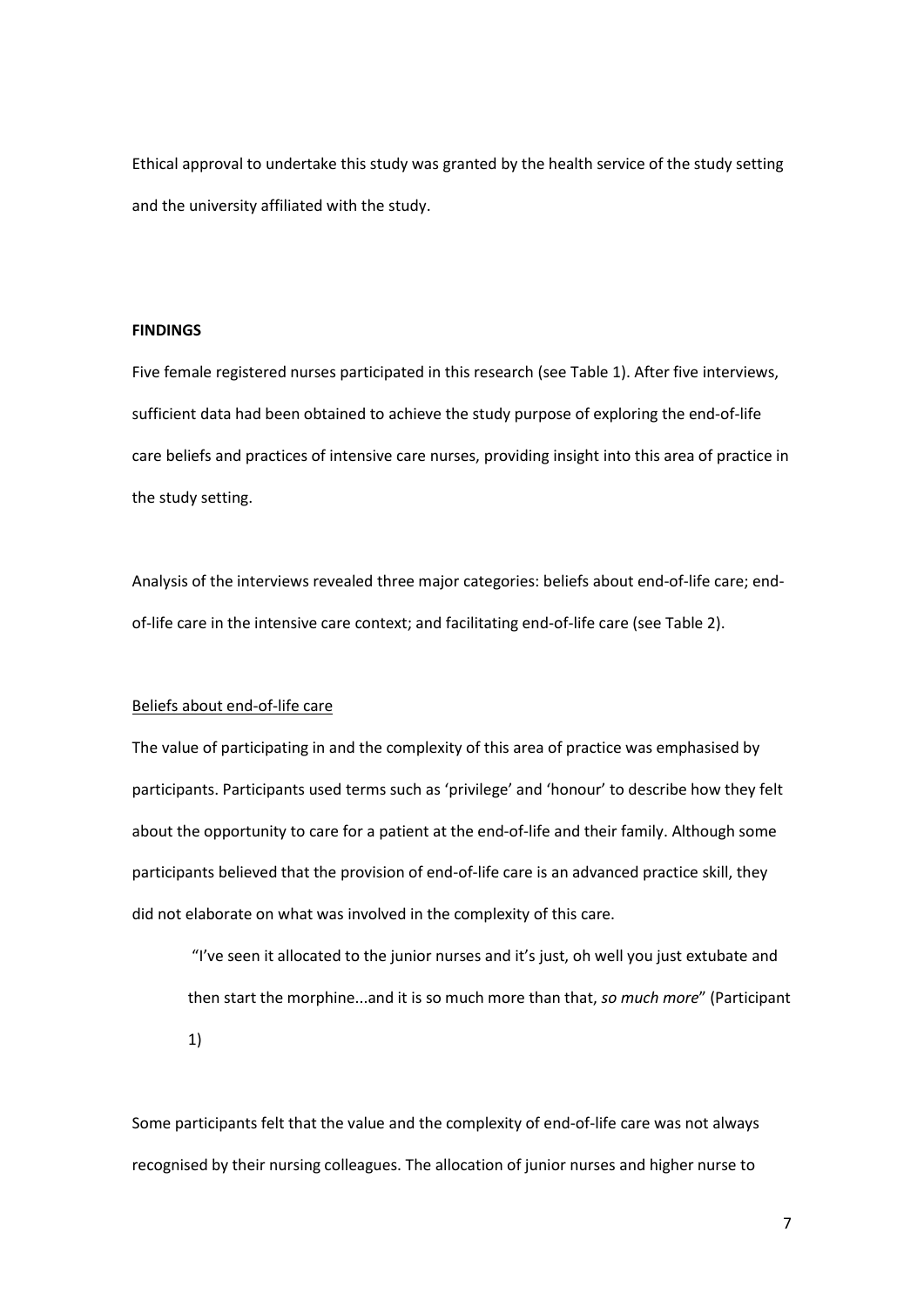patient ratios were cited as evidence of both the lack of value and lack of understanding of the complexity involved in end-of-life care. In particular, the strong curative culture reflected a tension that exists with regard to the value placed on end-of-life care.

"…I think there's a very strong part of the culture here in ICU that death is failure. Nurses don't seem to like looking after dying people, not only perhaps because they don't quite know how they feel about death themselves, but I think also because it's considered that you don't need skills to look after a dying person. I think that it's quite the contrary." (Participant 2)

#### End-of-life care in the intensive care context

Participants reported a practice context of emotional intensity and limited organisational supports relating to end-of-life care issues. The uncertainty and ambiguity surrounding end-oflife care practice in this context was also alluded to by some participants.

### *Emotional intensity*

Caring for patients with traumatic injuries and critical illness on a daily basis exposes intensive care nurses to grief and human suffering not experienced in other workplaces. One participant highlighted this situation stating:

"...Your family doesn't understand, your partner doesn't understand, they don't get it. You say, I've had a really horrible day. Oh, mine too. Column A wouldn't add up to column B and that made column C all out of whack. No, someone's died. No-one gets it except for the people that are here." (Participant 5)

Despite this frequent exposure to grief and suffering, some participants identified that as a nurse in intensive care, you were expected to cope with death and dying.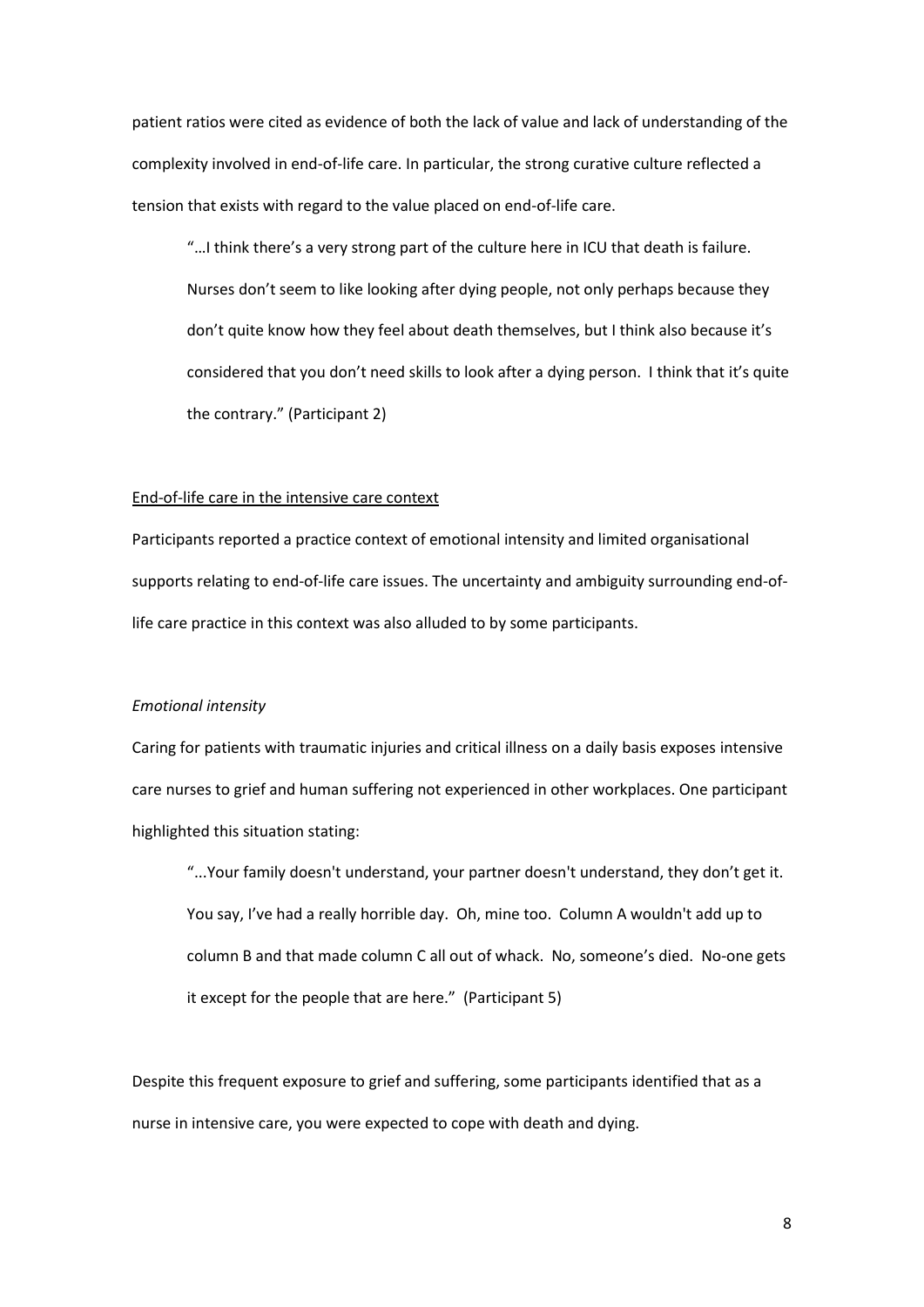"It's not okay here to say that you're not quite coping. You are looked down upon if you say I'm not really coping, I'm kind of struggling with this...We don't have that support." (Participant 5)

Participants in this study identified that emotional support for intensive care nurses providing end-of-life care was needed. Some participants acknowledged that although external support services existed, they were not accessed. Some participants identified that they rely on their collegial network for support and that this form of support may not be available for junior staff who may not have established these networks. One participant described how senior nurses 'check in' with each other after caring for a patient at the end-of-life. Although this support is offered, some participants' perceived that support would not be required for experienced nurses.

"But a lot of times it's just are you alright? They go yep. Because a lot of times we are, because we've done it so many times." (Participant 4)

#### *Organisational support*

Some participants also perceived that organisational support in regard to end-of-life care was needed. Participants did not identify any specific policies or protocols that were available to guide end-of-life care. The guidance provided by nursing team leaders to junior nurses was sometimes described as being inadequate to address the complexity of end-of-life care. Moreover, following the decision to withdraw treatment, the medical team was sometimes perceived to withdraw from participating in the care of the patient resulting in some nurses feeling less supported:

"...the doctors don't even go in except to pronounce the death. There would be nothing wrong with them popping in just to see how the family was going or – you know." (Participant 4)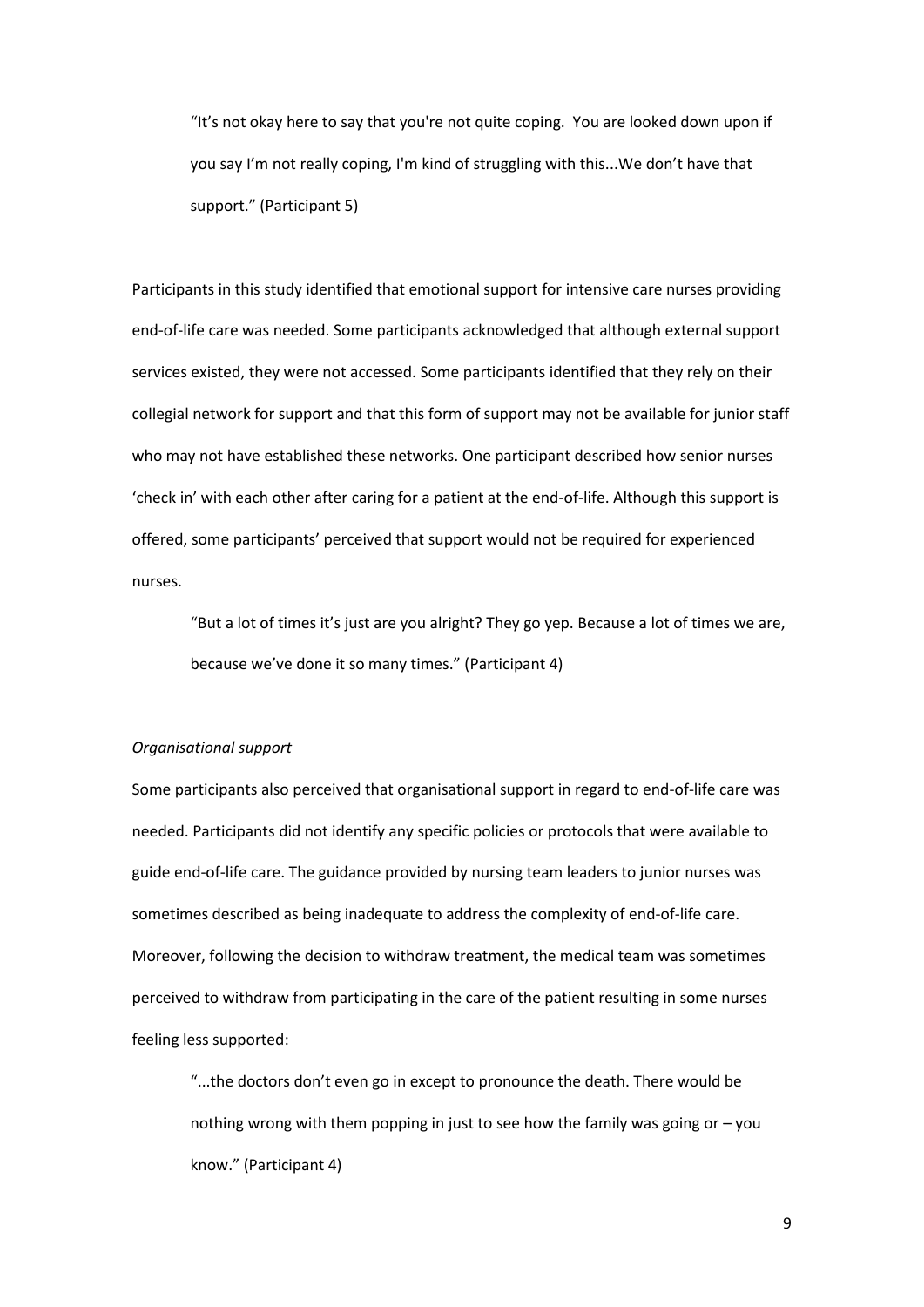### *Uncertainty and ambiguity*

Some participants alluded to the uncertainty and ambiguity surrounding patient prognosis and end-of-life decision making in this setting. This uncertainty and ambiguity appeared to continue even after decisions had been made to withdraw treatment. In a practical sense, participants reported that this would manifest in waiting for family members to arrive at the patient's bedside, resulting in a delay between when a decision was made to withdraw treatment and when this actually occurred.

"We can have a dying patient here for two days because – well, first of all, well the niece needs to come and she won't be here for 12 hours... then the second cousin, four times removed... I think a lot of times we give the family a lot of – maybe too much time to – before withdrawal of treatment... I think it's disrespectful to the person who's dying, to lie there, gasping sometimes, because they're waiting for someone to come..." (Participant 4)

#### Facilitating end-of-life care

The category facilitating end-of-life care incorporated the nurses' practices of caring for the patient at the end-of-life and their family.

#### *Providing comfort care*

Participants identified that end-of-life care consists of more than just the removal of treatment. One participant defined comfort care provided at the end-of-life by offering the following explanation:

"We had moved her to comfort care. If comfort is the criteria, then you're looking at emotional, physical, psychological comfort, not only of her but also of the extended family." (Participant 2)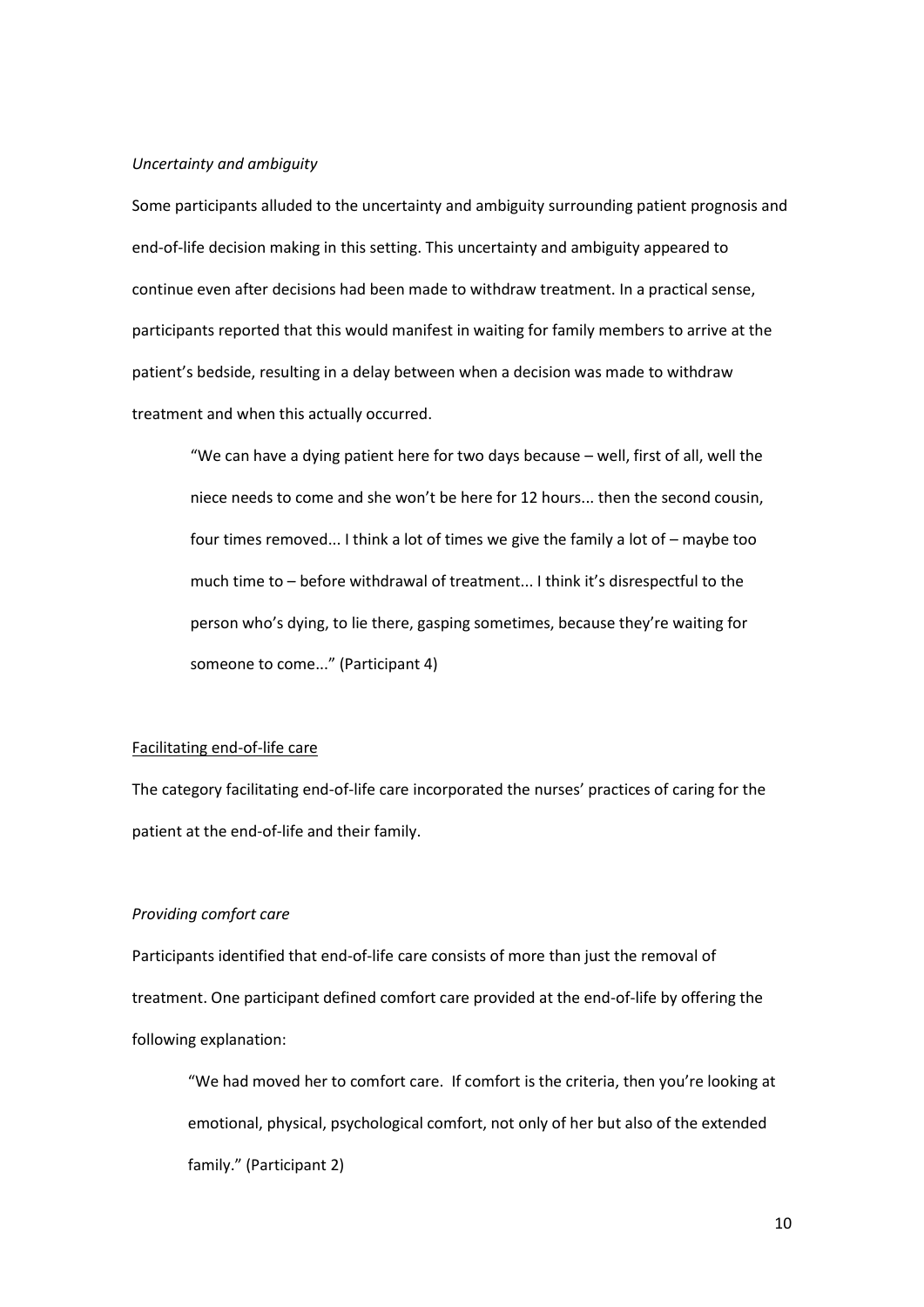The actual nursing interventions undertaken in the provision of comfort care mentioned by participants included bathing, hair care, mouth care, pressure area care, spiritual care, and the administration of analgesics, sedatives and antimucolytics. However these interventions were not discussed in detail.

### *Modifying the environment*

All participants described interventions undertaken to modify the bedside environment and create an intimate and peaceful setting for the patient and their family to experience end-oflife care. The use of a single room for the patient and a 'relative's room' separate to the visitor's waiting room, provided space and privacy, allowed more visitors at the bedside and permitted visitation of family outside visiting hours. The use of private rooms was also perceived to be beneficial to other patients and families to lessen their exposure to the dying patient and their family.

"Normally people go to a private room: one, to allow more visitors; secondly, it's just a quieter environment. Also, for other patients as well, to see people upset and crying is very disturbing for the other relatives because they think, 'there but for the grace of god go I'." (Participant 2)

Removing clinical equipment, combined with modifications such as dimming the lighting, replacing the hospital linen with coloured sheets and quilts, putting up photographs and playing music assists in "removing the intensive out of intensive care" (Participant 2) creating an atmosphere that is less clinical and more homely. These interventions assisted in humanising the patient and shift the families focus to comfort care.

"... getting rid of the monitoring is a big thing for me...I don't want their last moments with their loved one to be watching a screen...You shouldn't be watching a monitor,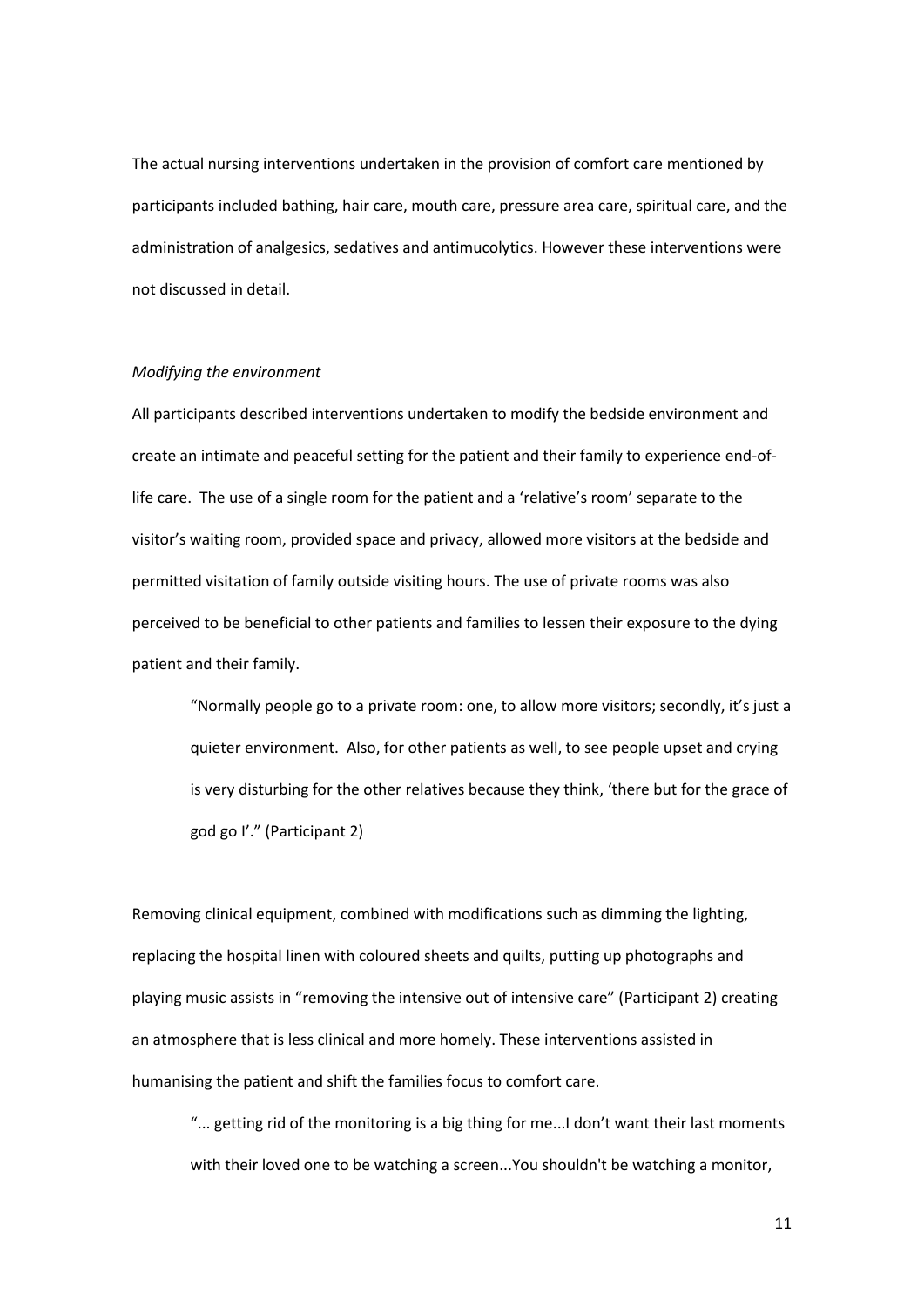you should be watching your loved one and talking to your loved one and I think we're depriving them of that if we keep all this other stuff around." (Participant 5)

### *Facilitating the family's experience*

A significant proportion of participant dialogue in each interview was dedicated to care of the patient's family. Some participants stated that they asked the family "what do you want?" (Participant 4) to try to ascertain the type of atmosphere the family wanted to create, the support required from the nurse and the degree to which family wanted to participate in the care of their relative. All participants identified that they explained what was happening to the patient and their family, answered questions and provided information. This was a practical and comfortable area of practice for nurses.

"I felt quite comfortable doing that, that was something I could do. Right, okay, comfort zone again, I can explain this." (Participant 5)

Some participants described how they asked the family about the patient to enable them to 'get to know' the patient. The process of the nurse 'getting to know' the patient also provided an opportunity for the family to talk about their relative and reflect on their lives together.

"I think you do find people wanting to share stories and that sort of stuff. So I think allowing them to do that and to let us, the stranger, sort of know them. Or I can just say I don't know your dad, because he's always just been attached to tubes. So what was he like?" (Participant 4)

All participants described their role in being there to support family members to be with their relative at the end-of-life. Being there included a physical presence by the nurse at the patient's bedside and encouraging the family to sit, talk to and touch the patient.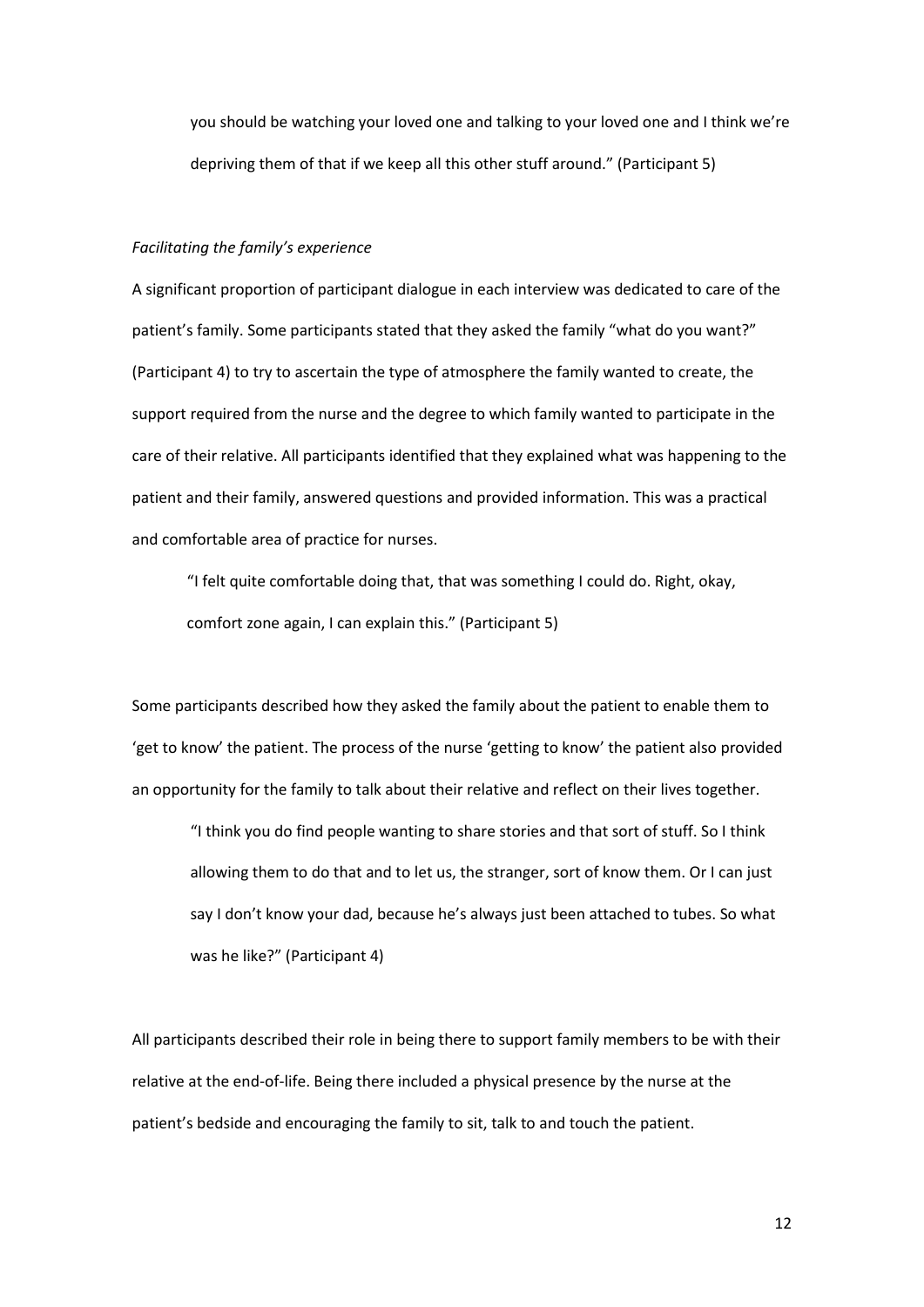"I think she [the patient's wife] wanted me to be there for a little bit...she just sort of held on to my arm... it was like it's okay, sit down and I encouraged her to talk to him...So she sat down and held his hand and had a chat and then I left..." (Participant 5)

All participants in this study described actions that they undertook to assist in creating memories for the patient's family. Memory making activities included taking the patient's hand prints and collecting a lock of the patient's hair and their identity bands for the family to keep. At an advanced level of practice, personalised meaningful experiences could be facilitated for the family. When this occurred, the nurse intuitively grasped the family situation, identified a meaningful moment and responded appropriately to assist in creating a positive experience. The importance of these experiences for the family was highlighted when the family acknowledged the nurse for their work. One example of this work is described by a participant:

"I wrote a book for this [child], for both of them. After hearing the discussion… I drew upon what I had heard the father talking to the [child] about…I just was really driven by concern for this [child], and also just the lack of vocabulary that this man had for explaining death. The book was created…Then I went to the funeral and he actually read that book out in lieu of a eulogy…I was struck by the significance of what the book became. Then he actually wrote a letter...about the care that his wife had got. I got a phone call from the CEO. That really blew me away." (Participant 2)

Stories shared by some participants indicated that creating memories and positive experiences is a satisfying aspect of end-of-life care practice for intensive care nurses and is important in providing positive end-of-life experiences for families.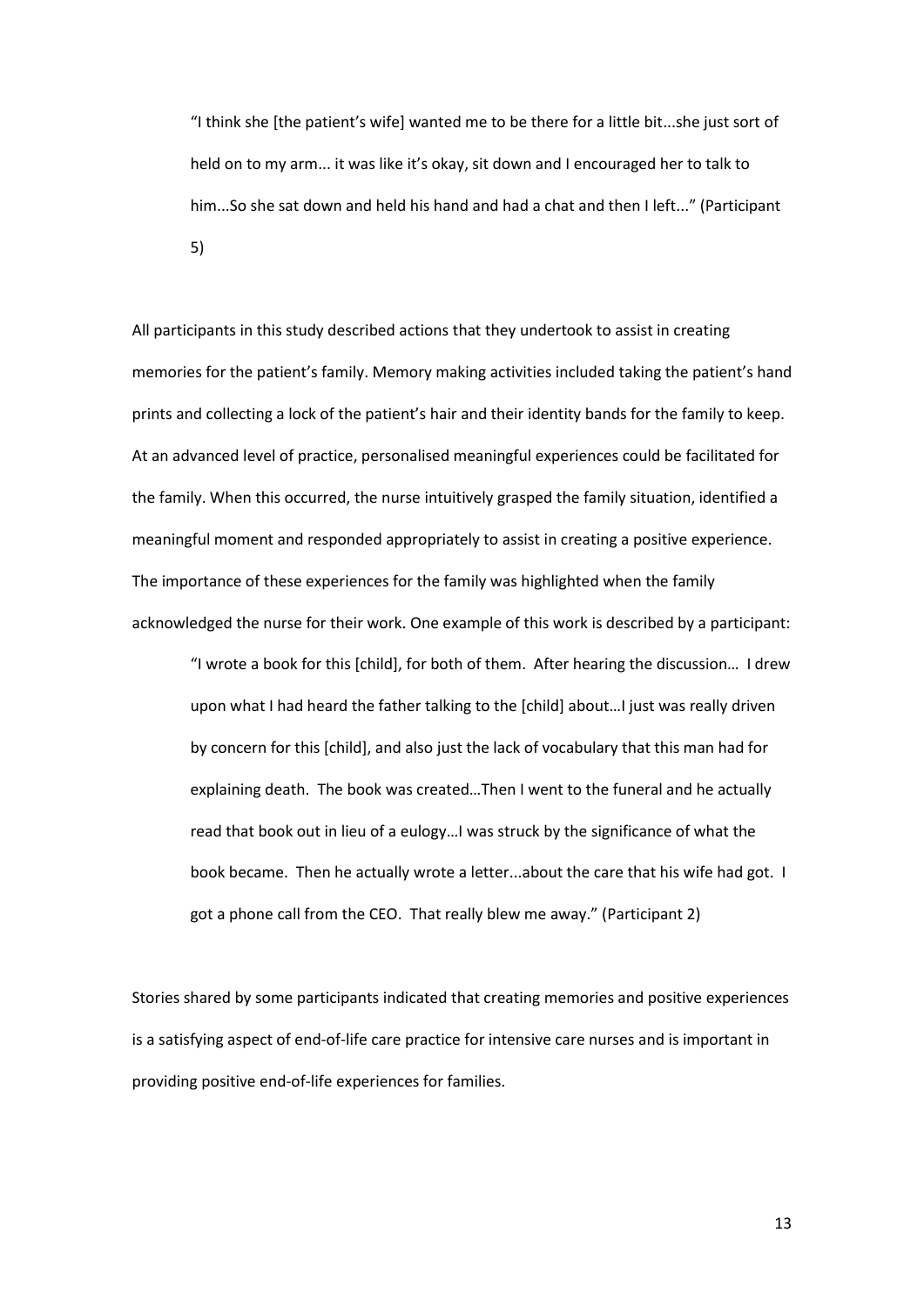#### **DISCUSSION**

The practice context of the intensive care setting presents both unique challenges and important opportunities for nurses providing care to patients at the end-of-life and their family. Beliefs about the value and complexity of end-of-life care, emotional and organisational support and the actual practices undertaken by nurses in facilitating end-of-life care were aspects of end-of-life care that emerged from the interview data.

Although participants in this study reported that some of their colleagues held the view of death as failure, end-of-life care was considered to be a complex area of practice and highly valued by participants. Variation in the personal beliefs held by individual clinicians in regard to the value of end-of-life care and the complexity of this area of practice are factors that may influence clinicians' approach to end-of-life care and the care provided to patients and their families.

Nurses in this study described a need for emotional and organisational support when providing end-of-life care in this setting. This finding is consistent with a study by Halcomb *et al*. that identified lack of formal support and the emotional toll of end-of-life care on nurses.<sup>7</sup> Other research has reported lack of debriefing<sup>27</sup> and the presence of informal support through collegial support networks $^{9,11}$  similar to that identified in this research.

Insufficient emotional and organisational support may influence the care provided to patients and their families, and nurses' end-of-life care experiences, stress and coping. It is recommended that formalised support strategies be implemented such as a buddy network for new and junior staff and regular debriefing and critical reflection sessions facilitated by a social worker or external counsellor. Although some end-of-life care / palliative care policies and guidelines exist,  $28-30$  nurses in this study were not aware of any organisational or unit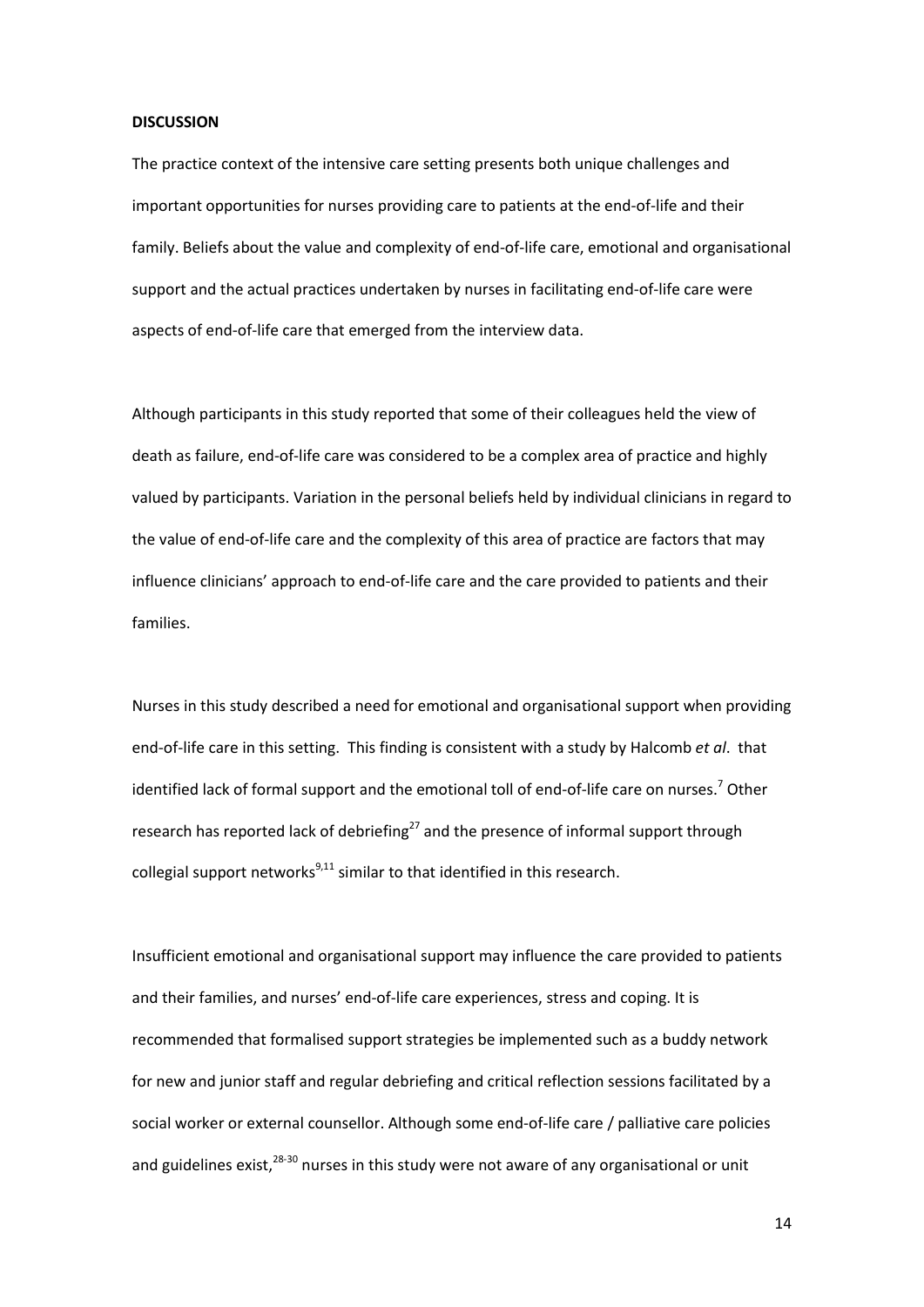specific policies to guide end-of-life care. Therefore, the development of guidelines specific to the intensive care context may also assist nurses in the provision of end-of-life care.

Nurses' perceptions of reduced medical team participation following a decision to withdraw treatment has been identified in other studies.<sup>7,15</sup> Similarly to the findings of Halcomb *et al.*, participants in this study did not articulate what the role of the medical team should include.<sup>7</sup> Factors that may influence disengagement of medical staff include the curative culture, perception of death as failure and personal comfort with death and dying. Medical staff may commit energy and skills to those that can be saved potentially compromising the active clinical care that needs to be given to patients during the dying process and their relatives. Further evaluation of the perceptions and possible roles of the different members of the intensive care team may contribute to the provision of comprehensive holistic end-of-life care.

Uncertainty and ambiguity related to patient prognosis, the trajectory of critical illness and treatment decisions surround practice in intensive care.<sup>5</sup> The findings of the current study suggest that this uncertainty and ambiguity continues even after a decision is made to withdraw treatment. This was reflected in tensions surrounding the timing of withdrawal of life sustaining treatment. The concept to timing in relation to withdrawal of treatment has been reported elsewhere.<sup>9,18</sup> The findings of the current study suggest that although a clinical decision had been made in relation to withdrawing and withholding treatment, the patient's family may not always be ready for this decision to occur. Several factors may contribute to family readiness including the uncertainty and ambiguity surrounding the patient's prognosis and treatment in intensive care, the overwhelming experience of having a family member in intensive care and the experience of grief and loss. Such awareness may reflect attempts to individualise care. However, such uncertainty may also result in greater distress for the patient, their family and health professionals if it results in avoidance of efforts to deal with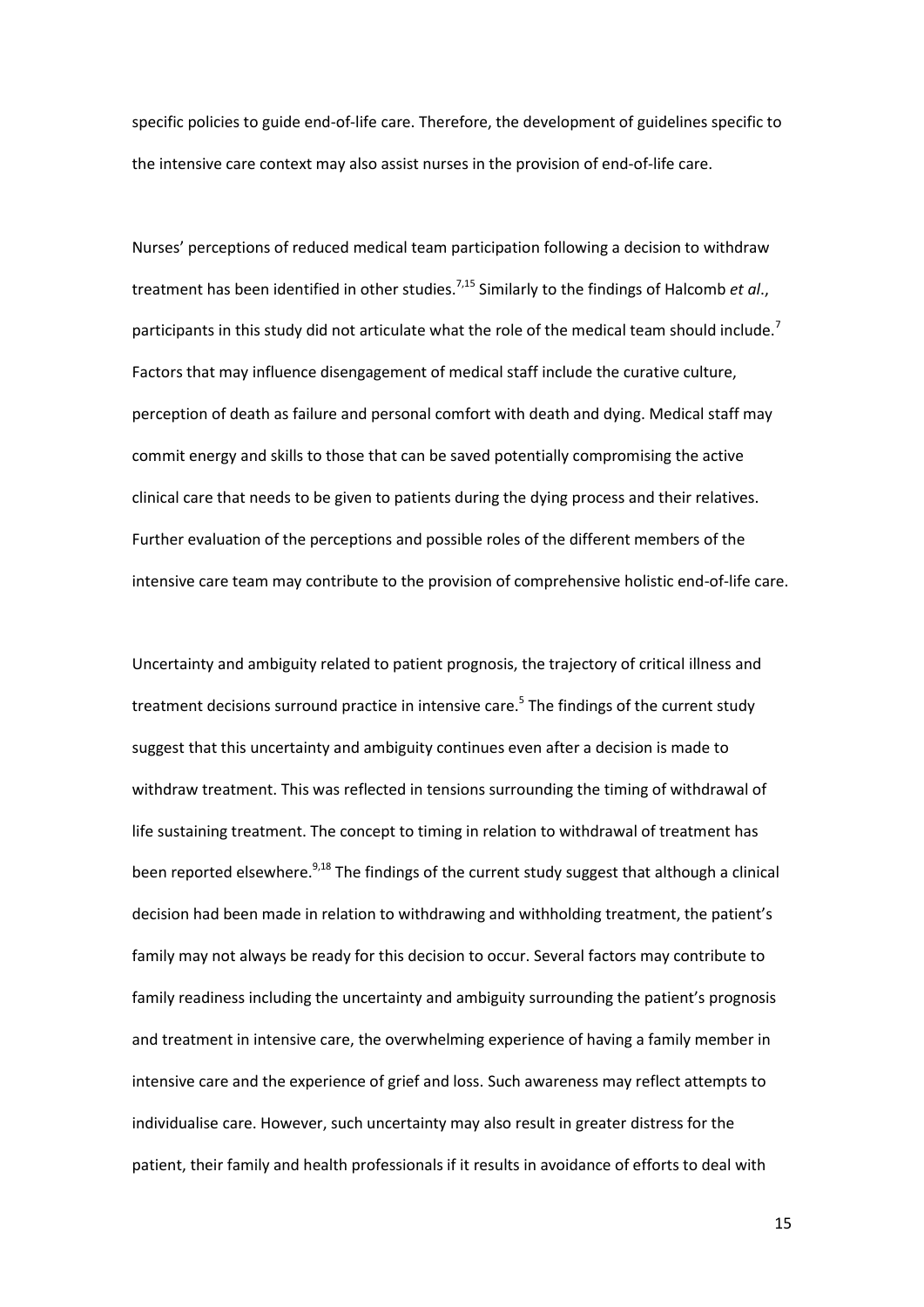eventually fatal conditions. The identification of strategies to ascertain family readiness in relation to withdrawal of treatment and providing adequate preparation and support to family members may smooth transitions between curative and comfort only care. In addition, further research into the experience of end-of-life care in intensive care from the perspective of family members may contribute to knowledge and practice in this area.

The intensive care setting presents unique opportunities for nurses to facilitate meaningful end-of-life experiences for patients and their families. Although some authors identify that non-palliative care areas may be inadequate for the provision of end-of-life care,  $5,6$  participants in this study described how an intimate, peaceful setting in which to experience end-of-life care and death can be achieved through interventions aimed at modifying the environment.

Care of the family has been identified as important to quality end-of-life care in previous studies.7,19,27 Halcomb *et al*. found that the presence of family shifted the nurse's focus from the patient to the family.<sup>7</sup> In the present study, a focus on caring for the patient's family and facilitating the family's experience of end-of-life care dominated the interview data. Nurses provided support to family members through their physical presence and the provision of information. Physical and emotional presence has also been reported in previous studies.<sup>9,31</sup> For a nurse to 'be there' at the end-of-life for a patient and their family, they need to feel comfortable with being there themselves. $31$  In comparison, it is a 'second nature' aspect of nursing practice to explain and provide information and this is no different when caring for a patient at the end-of-life. Explaining and providing information was considered a 'safe' area as the information needs and questions from family were similar. This was a practical and comfortable area of practice for all nurses in the often confronting and emotional work of providing end-of-life care.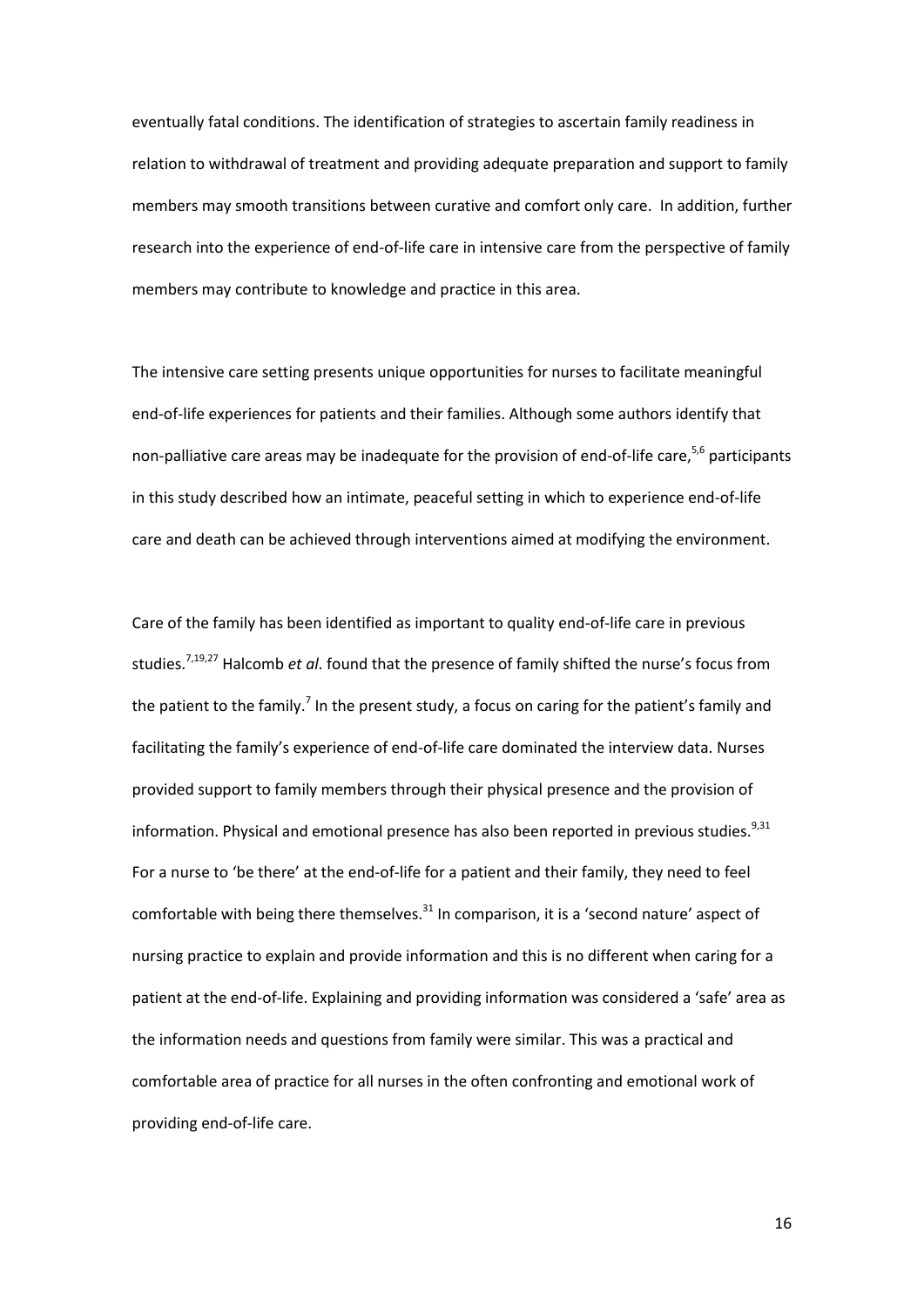In this study, the role of the nurse was pivotal in supporting families to have meaningful experiences with their relative at the end-of-life. Few papers in the intensive care end-of-life care literature discuss nurses' role in the facilitation of creation of memories and positive experiences.<sup>32</sup> Acknowledgement of this work by families provides some evidence of the importance of this work. Further research to describe the practices undertaken by nurses in supporting patients and their families to have positive and meaningful experiences at the endof-life makes an important contribution to nursing knowledge and the development of nursing practice through dissemination of this knowledge.

#### Limitations

Practice is complex and multidimensional in nature, however, due to constraints of the spoken and written word, this account of patient care at the end-of-life at times, appears linear. The actual nursing interventions undertaken in the provision of comfort care to the patient were not discussed by participants in detail. Absence of discussion of tasks undertaken in the provision of comfort care may be taken for granted aspects of participant's practice. Participants may also have felt that they did not need to describe these details of their practice due to the interviewer's experience and knowledge of intensive care work.

Although only a small sample from one intensive care unit was used in this study, the aim of this research was to gain insight into this area of practice. Thus the sample size and sampling strategy was deemed appropriate for the purpose of this study. Further research is needed to explore this area of practice and to identify the extent to which the findings apply to other intensive care contexts.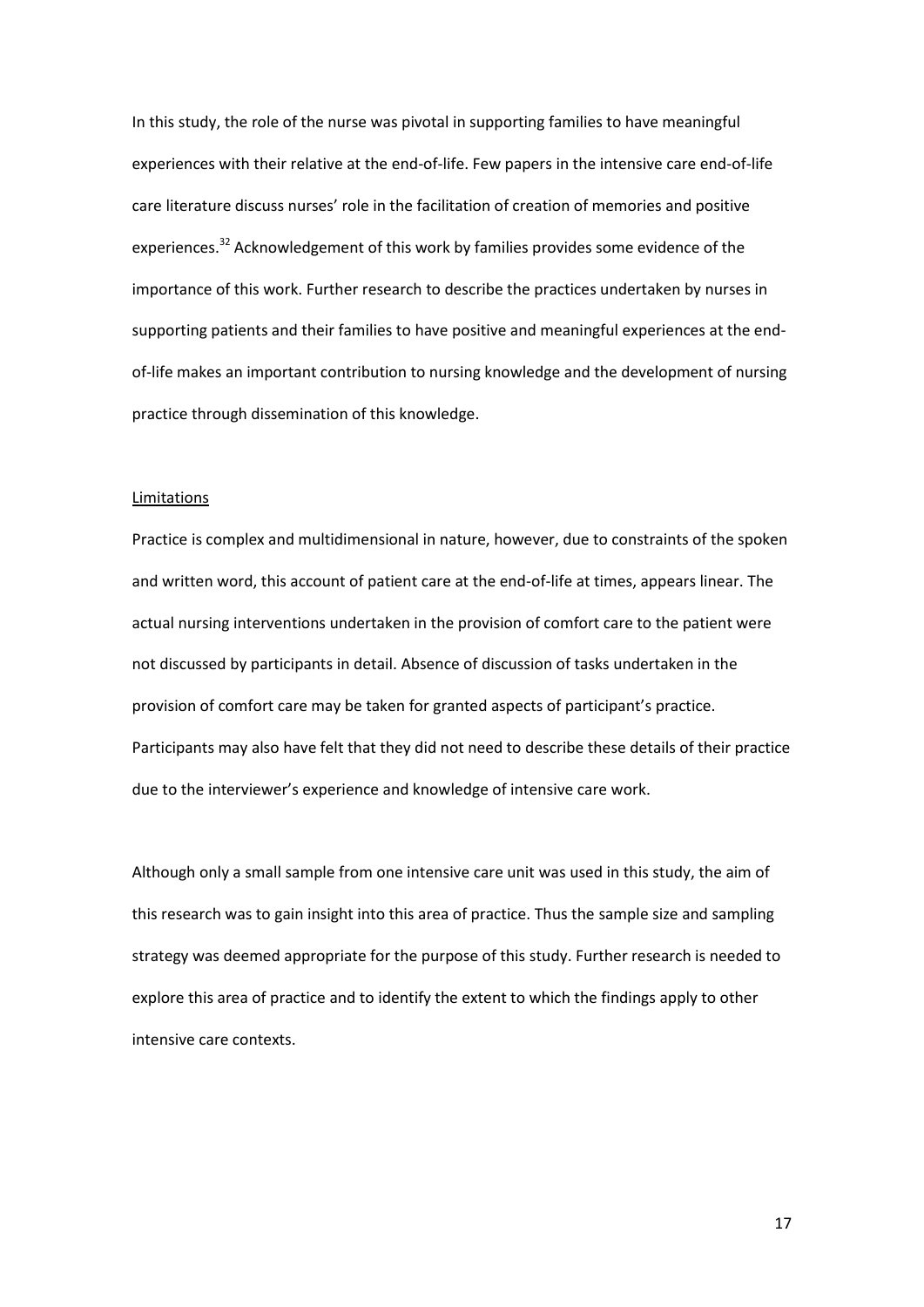# **CONCLUSION**

The practice context of intensive care is a high intensity work environment surrounded in uncertainty and ambiguity that may contribute to tensions between curative and comfort only care. Limited emotional and organisational support for nurses providing end-of-life care may influence the care provided to patients and their families and nurses' end-of-life experiences, stress and coping. Despite these challenges, nurses identify opportunities and play a pivotal role in facilitating end-of-life experiences for patients and their families. Variation in clinician's personal beliefs about the value and complexity of end-of-life care may influence their approach and the care provided to patients and their families.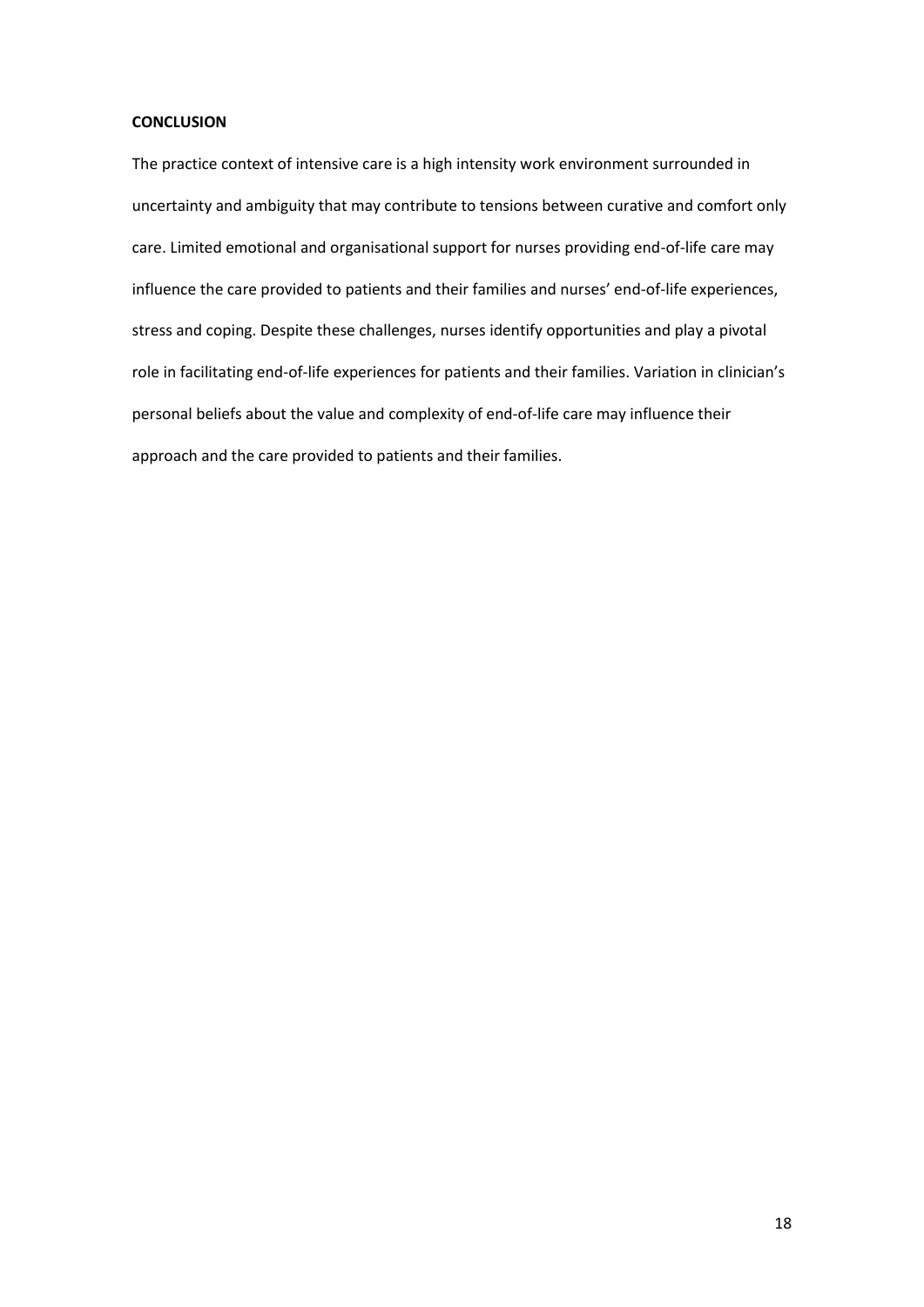# **REFERENCES**

1. Angus DC, Barnato AE, Linde-Zwirble WT, Weissfeld LA, Watson RS, Rickert T, Rubenfeld GD. Use of intensive care at the end of life in the United States: An epidemiologic study. Critical Care Medicine. 2004;32(3):638-643.

2. Wunsch H, Harrison DA, Harvey S, Rowan K. End-of-life decisions: a cohort study of the withdrawal of all active treatment in intensive care units in the United Kingdom. Intensive Care Medicine. 2005;31:823-831.

3. Luce JM. Making decisions about the forgoing of life-sustaining therapy. American Journal of Respiratory Critical Care Medicine. 1997;156:1715-1718.

4. Davidson PM, Introna K, Cockburn J, Daly J, Dunford M, Paull G, Dracup K. Synergising acute care and palliative care to optimise nursing care in end-stage cardiorespiratory disease. Australian Critical Care. 2002;15(2):64-69.

5. Davidson PM, Introna K, Daly J, Paull G, Jarvis R, Angus J, Wilds T, Cockburn J, Dunford M, Dracup K. Cardiorespiratory nurses' perceptions of palliative care in nonmalignant disease: Data for the development of clinical practice. American Journal of Critical Care. 2003;12(1):47- 53.

6. Wotton K, Borbasi S, Redden M. When all else has failed: Nurses' perception of factors influencing palliative care for patients with end-stage heart failure. Journal of Cardiovascular Nursing. 2005;20(1):18-25.

7. Halcomb E, Daly J, Jackson D, Davidson P. An insight into Australia nurses' experience of withdrawal/withholding of treatment in the ICU. Intensive and Critical Care Nursing. 2004;20:214-222.

8. Nelson JE. Identifying and overcoming the barriers to high-quality palliative care in the intensive care unit. Critical Care Medicine. 2006;34(11):S324-S331.

9. Jones T, FitzGerald M. Withdrawal of life-support treatment: The experience of critical care nurses. Australian Critical Care. 1998;11(4):117-121.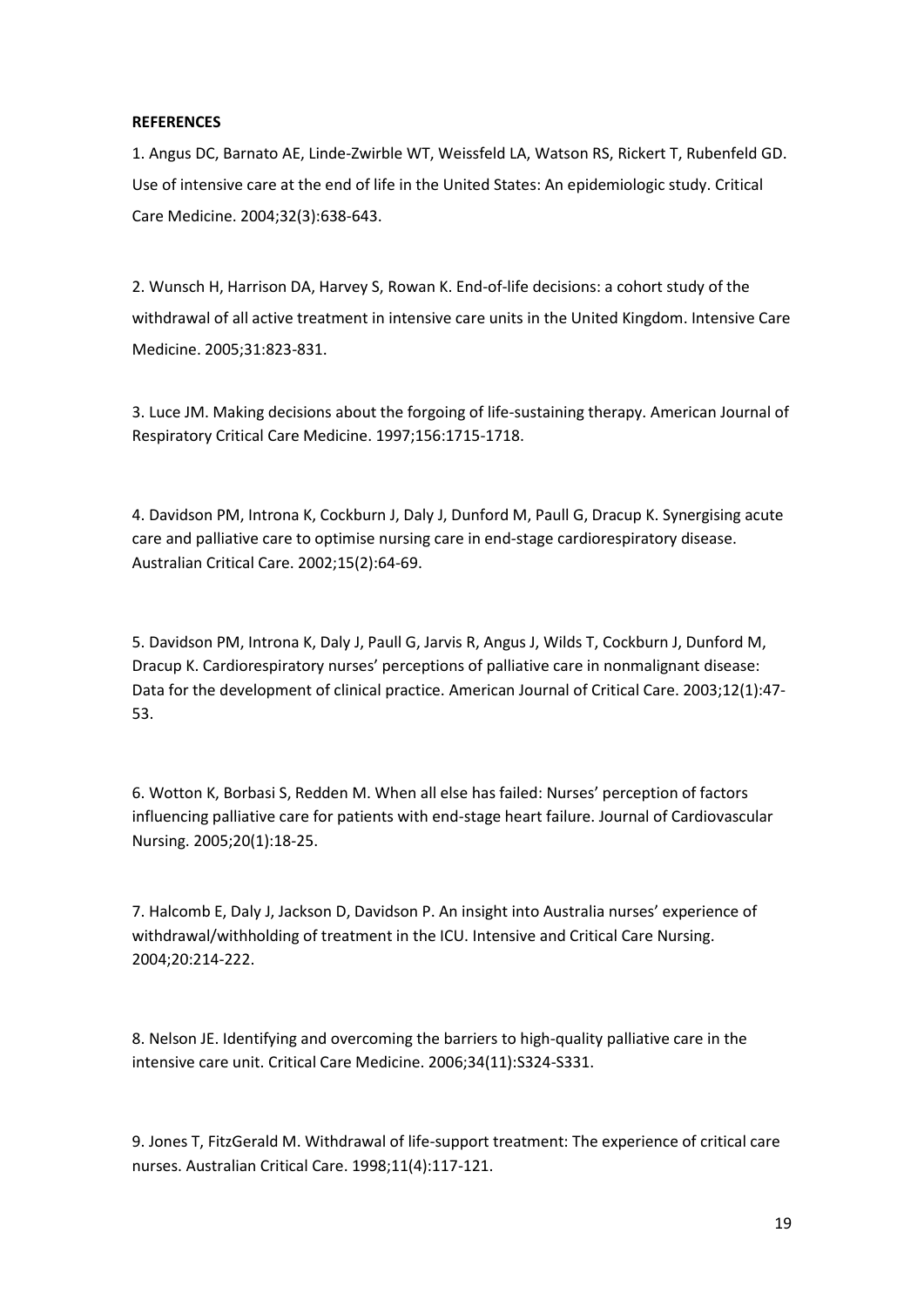10. Kirchhoff K T, Spuhler V, Walker L, Hutton A, Vaughan Cole B, Clemmer T. Intensive Care Nurses' experiences with end-of-life care. American Journal of Critical Care. 2000;9(1):36-42.

11. McClement SE, Degner LF. Expert nursing behaviors in care of the dying adult in the intensive care unit. Heart & Lung. 1995;24(5):408-419.

12. Clarke EB, Curtis JR, Luce JM, Levy M, Danis M, Nelson J, Solomon MZ. Quality indicators for end-of-life care in the intensive care unit. Critical Care Medicine. 2003;31(9):2255-2262.

13. Bucknall T, Thomas S. Nurses' reflections on problems associated with decision-making in critical care settings. Journal of Advanced Nursing. 1997;25:229-237.

14. Ho KM, English S, Bell J. The involvement of intensive care nurses in end-of-life decisions: a nationwide survey. Intensive Care Medicine. 2005;31:668-673.

15. Heland M. Fruitful or futile: Intensive care nurses' experiences and perceptions of medical futility. Australian Critical Care. 2006;19(1):25-31.

16. Calvin AO, Lindy CM, Clingon SL. The cardiovascular intensive care unit nurse's experience with end-of-life care: A qualitative descriptive study. Intensive and Critical Care Nursing. 2009;25:214-220.

17. Hov R, Hedelin, B, Athlin E. Good nursing care to ICU patients on the edge of life. Intensive and Critical Care Nursing. 2007;23:331-341.

18. McMillen RE. End-of-life decisions: Nurses perceptions, feelings and experiences. Intensive and Critical Care Nursing. 2008;24:251-259.

19. Kirchhoff KT, Beckstrand RL. Critical care nurses' perceptions of obstacles and helpful behaviours in providing end-of-life care to dying patients. American Journal of Critical Care. 2000;9(2):96-105.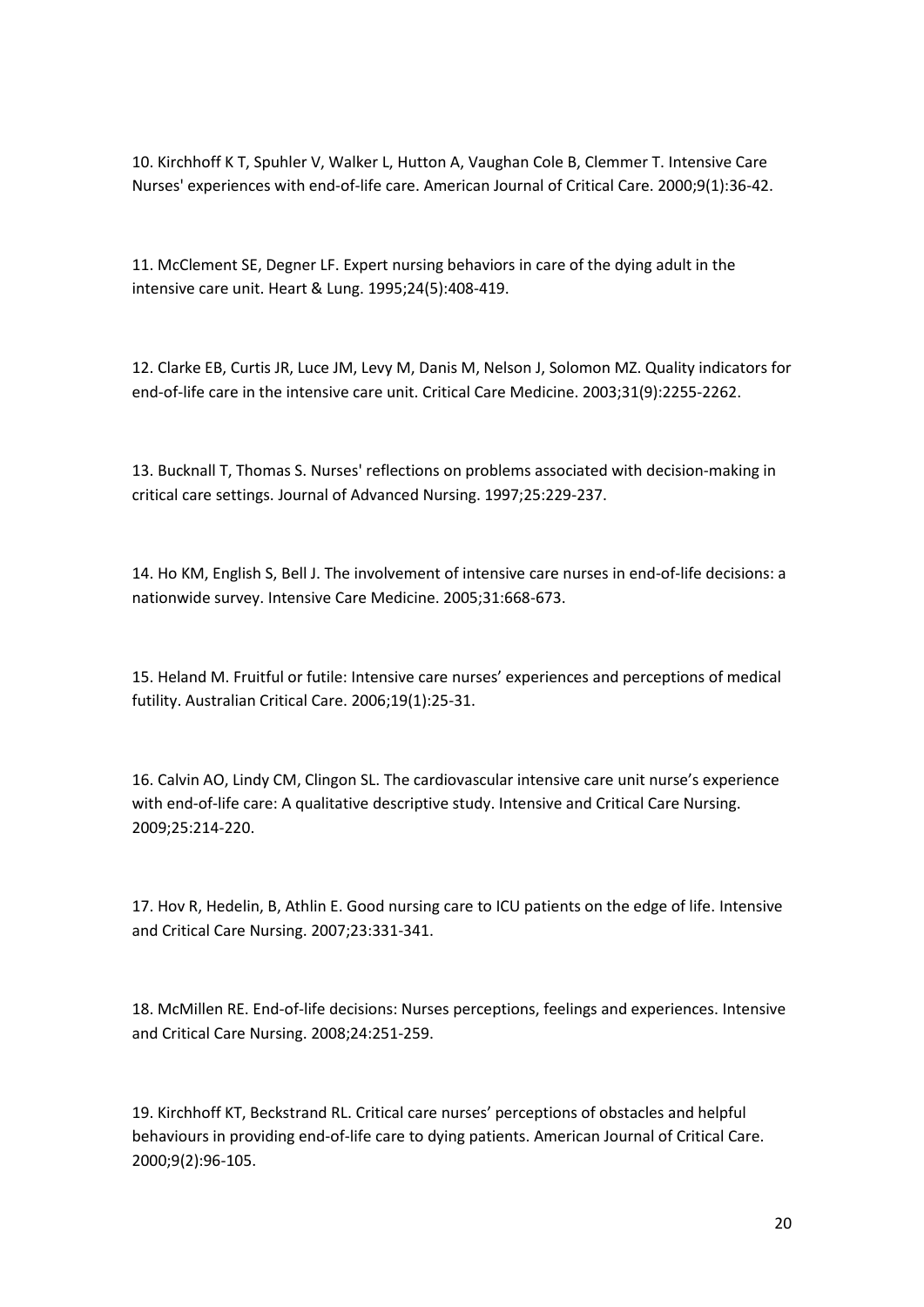20. Beckstrand RL, Kirchhoff KT. Providing end-of-life care to patients: Critical care nurses' perceived obstacles and supportive behaviors. American Journal of Critical Care. 2005;14(5):395-403.

21. Beckstrand RL, Callister LC, Kirchhoff KT. Providing a 'good death': Critical Care Nurses' suggestions for improving end-of-life care. American Journal of Critical Care. 2006;15(1):38-45.

22. Nelson JE, Angus DC, Weissfeld LA, Puntillo KA, Danis M, Deal D, Levy MM, Cook DJ. Endof-life care for the critically ill: A national intensive care unit survey. Critical Care Medicine. 2006;34(10):2547-2553.

23. Polit DF, Beck CT. Essentials of nursing research: Appraising evidence for nursing practice. 7th ed. Philadelphia: Lippincott Williams & Wilkins; 2010.

24. Fontana A, Frey JH. The interview: From neutral stance to political involvement. IN: Denzin NK, Lincoln YS, editors. The Sage handbook of qualitative research. 3rd ed. California: Sage Publications; 2005;p.695-727.

25. Silverman D. Interpreting qualitative data: Methods for analysing talk, text and interaction. 3rd ed. London: Sage publications; 2006.

26. Miles MB, Huberman AM. Qualitative data analysis: An expanded sourcebook. 2nd ed. California: Sage Publications; 1994.

27. Puntillo KA, Benner P, Drought T, Drew B, Stotts N, Stannard D, Rushton C, Scanlon C, White C. End-of-life issues in Intensive Care Units: A national random survey of nurses' knowledge and beliefs. American Journal of Critical Care. 2001;10(4):216-229.

28. ANZICS. Statement on withholding and withdrawing treatment. Version 1. Melbourne: Australian and New Zealand Intensive Care Society; 2003.